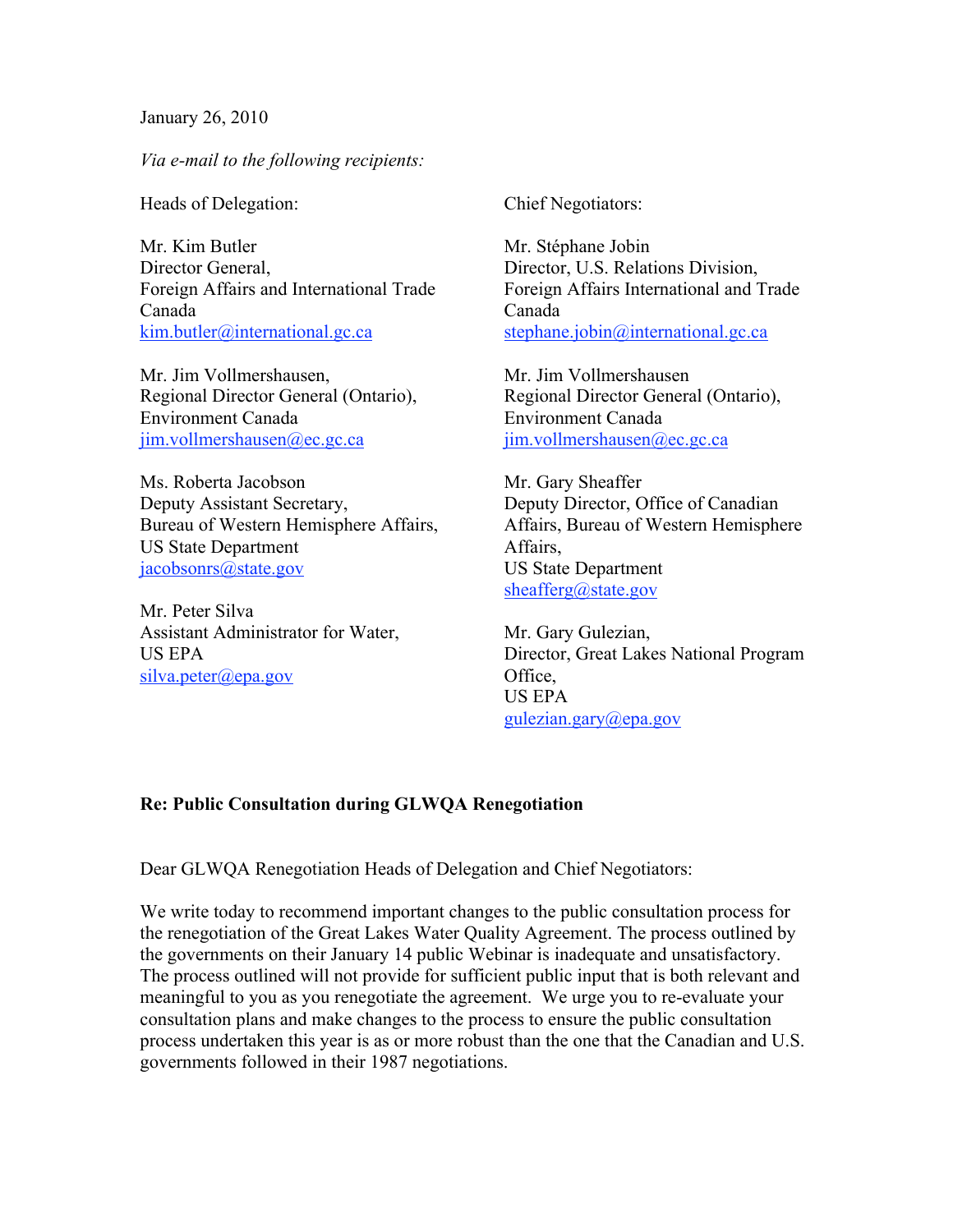In its final report, the Agreement Review Committee, which was set up by the Binational Executive Committee, concluded:

The Agreement should recognize the critical role and essential participation of the public in the successful implementation of the Agreement by the Parties and other orders of government. The public should be consulted in any revision of the Agreement. [Agreement Review Committee, *Report to the Great Lakes Binational Executive Committee: Volume 1*, September 2007, p. 22.]

Unfortunately, the planned public consultation mechanisms fail to follow-up in a serious manner on your Agreement Review Committee's conclusion.

As the governments have rightly pointed out, they conducted the review of the GLWQA in an open manner and there has been substantial public participation. This participation in the review process shows the high degree to which the public wants to be involved in the revision and implementation of the Agreement. To severely limit the public's role at this critical renegotiation stage would inevitably lead not only to considerable disillusionment among the engaged public, but also to a significant loss of confidence in the credibility of the Agreement because of the absence of transparency during the renegotiation process. It also means that the governments will not fully benefit from the thoughtful input that the public has to offer, which inevitably would result in an improved Agreement.

The reason given by the governments on the January 14 webinar for not needing more public consultation now was due to the extensive public involvement during the review process. This is an entirely unsatisfactory explanation. The consultation processes during the review phase and this initial phase of renegotiation have not been based on government proposals for possible revisions. Thus, while very welcome, public involvement opportunities now during the period when the Agreement is actually being revised are even more important than those that occurred during the review process.

Therefore, we urge you to make the following changes to the public consultation mechanisms:

- 1. **Release a draft government position or options paper on governance issues.**  Asking the public to make input on governance issues without the governments releasing a paper that outlines options that they are considering around governance means that it is extremely difficult for the public to make relevant input. It also means that the public will not be able to be most effective at letting you know our thoughts on what you are thinking about.
- **2. The release of the draft government position or options paper should set off a 60-day public comment period.** On the webinar, the governments said that the public has until February 14 to submit comments on governance. That is one month from the time of your announcement for the public to comment on the broad array of critical governance issues. This is a completely inadequate amount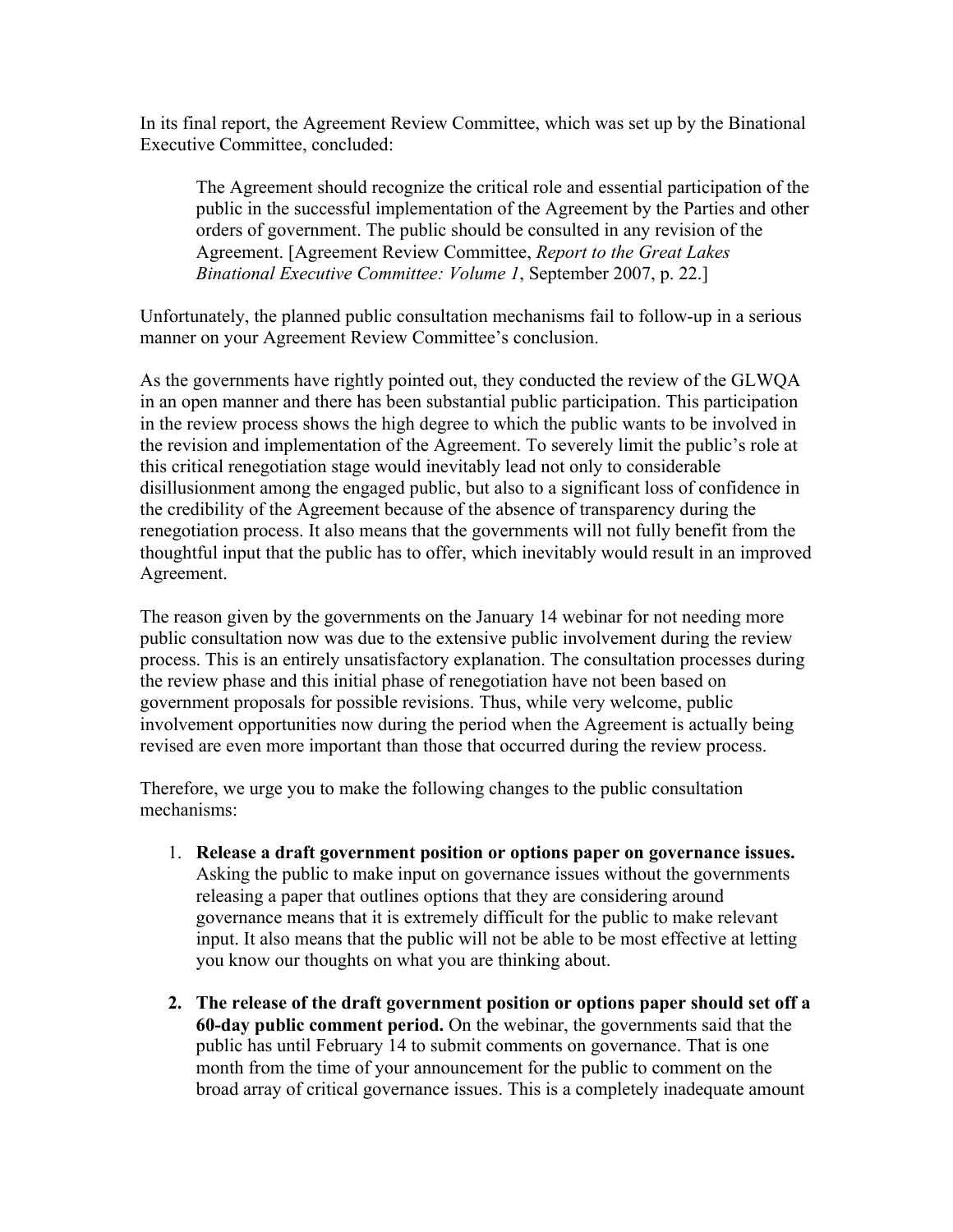of time for the public to provide meaningful input on these issues that are so central to the Agreement. To make the situation even worse, this is the only chance that the public will have to comment on governance during the entire renegotiation process.

- **3. Once the governments have negotiated draft language on governance, release it again for a public comment period.** This allows you to obtain more public input before you pull the entire revised GLWQA together.
- **4. For the "issues" consultations that you plan to hold later this year, follow a process similar to the one we recommended for the governance consultations in recommendation 1, i.e., release a draft position or options paper followed by a 60-day public comment period followed by another opportunity for comment after the governments have completed their first round of negotiations on the topic.**
- 5. **Compile a web-posted summary of comments received from public input at each stage of the consultations.** This should include who the comments were received from, and points of agreement and disagreement by the public, and the government response to the comments received. This provision is critical to provide for a transparent negotiation process.
- **6. Release a final draft of the complete revised Great Lakes Water Quality Agreement for comment prior to completing negotiations and hold public hearings in both countries on this draft.** Prior to completing revisions to the Agreement in 1987, the governments released a complete draft of the Agreement for public comment. Environment Canada held three public meetings on the Canadian side of the Great Lakes basin on the draft amended Agreement; the U.S. EPA held four public meetings on a similar document. This was a very useful process and should be repeated near the end of this set of negotiations.

We are confident that making the changes in the consultation process that we have recommended above will result in a much better Great Lakes Water Quality Agreement than we would otherwise have since it would gain from the considerable wisdom, expertise and experience that the public can bring to the deliberations. Also a more serious public consultation will result in a much more engaged public for the future.

We ask for a prompt response to our request since the clock is rapidly ticking forward on the governance public consultation period. For further information or to discuss this matter, please contact John Jackson at (519) 744-7503 or jjackson@glu.org.

Sincerely,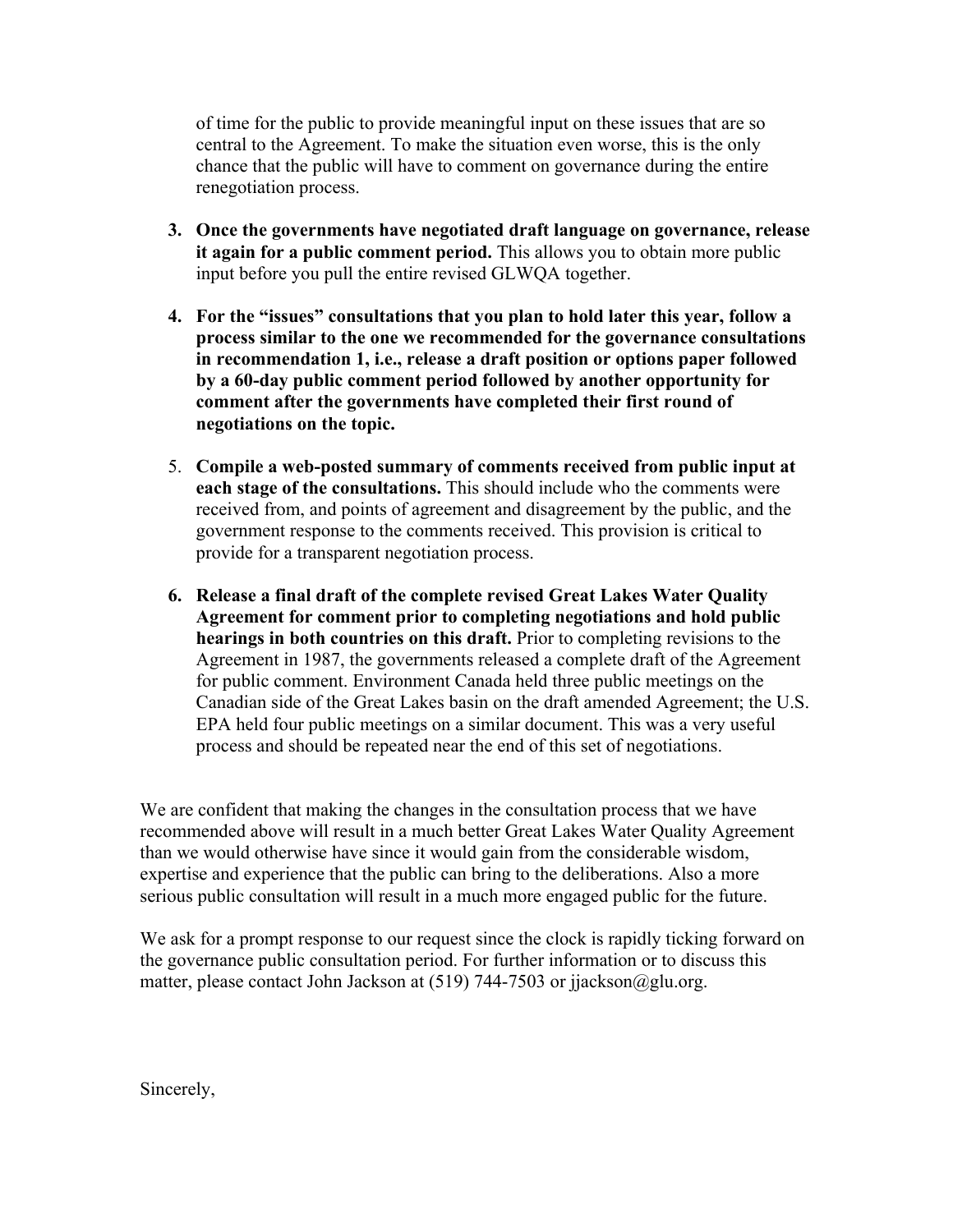Bay Area Restoration Council Jim Hudson

Canadians for Action on Climate Change Cory Morningstar

Canadian Environmental Law Association Theresa McClenaghan, Executive Director and Counsel

Canadian Federation of University Woman Patricia DuVal, National President

Canadian Institute for Environmental Law and Policy Maureen Carter-Whitney, Research Director

Citizens Environment Alliance of Southwestern Ontario Derek Coronado

Clean Water Action Susan Harley, Michigan Policy Director

Council of Canadians, Montreal Chapter Abdul Pirani

Council of Canadians, Toronto Chapter Michael Brothers

Ecojustice Elaine MacDonald, Senior Scientist and Toronto Program Coordinator

Environmental Defence Mike Layton, Program Manager

Freshwater Future Jill Ryan

Georgian Bay Forever Mary Muter

Great Lakes Green Chemistry Network Lin Kaatz Chary, Project Director

Great Lakes United John Jackson, Program Director

Izaak Walton League of America, Great Lakes Committee Jill Crafton, Chair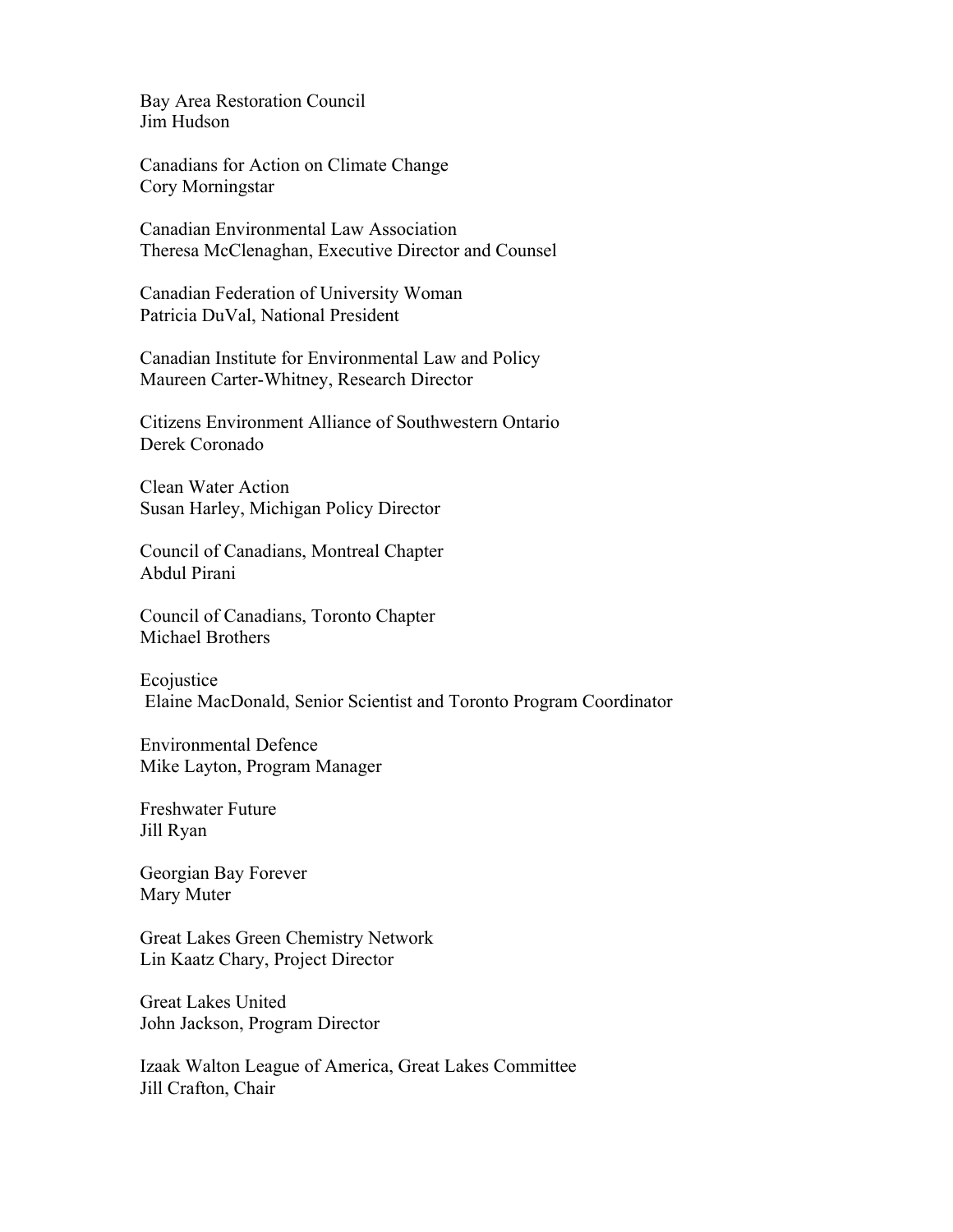Gail Krantzberg

Professor and Director of the Centre for Engineering and Public Policy in the School of Engineering Practice, McMaster University

Jack Manno State University of New York, College of Environmental Science & Forestry, Syracuse

Lake Erie Region Conservancy Tom Fuhrman

National Council of Women of Canada Karen Dempsey, President

National Wildlife Federation Andy Buchsbaum, Regional Executive Director

Nature and Democracy Jane Elder

Nature Québec Marc Hudon

Ohio Environmental Council Kristy Meyer, Director of Agricultural & Clean Water Programs

Preservation of Agricultural Lands Society Val O'Donnell, President

Provincial Council of Women of Ontario Thelma McGillivary, President

Religious Coalition for the Great Lakes Irene Senn, Coordinator

Sierra Club Great Lakes Program Emily Green, Director

St. Marys River Binational Public Advisory Council Don Marles, Chair

Stratégies Saint-Laurent Marie Lagier, Interim Director

The Conservation and Restoration Network for Areas of Concern Janice Littlefield

Tip of the Mitt Watershed Council Grenetta Thomassey, Policy Director